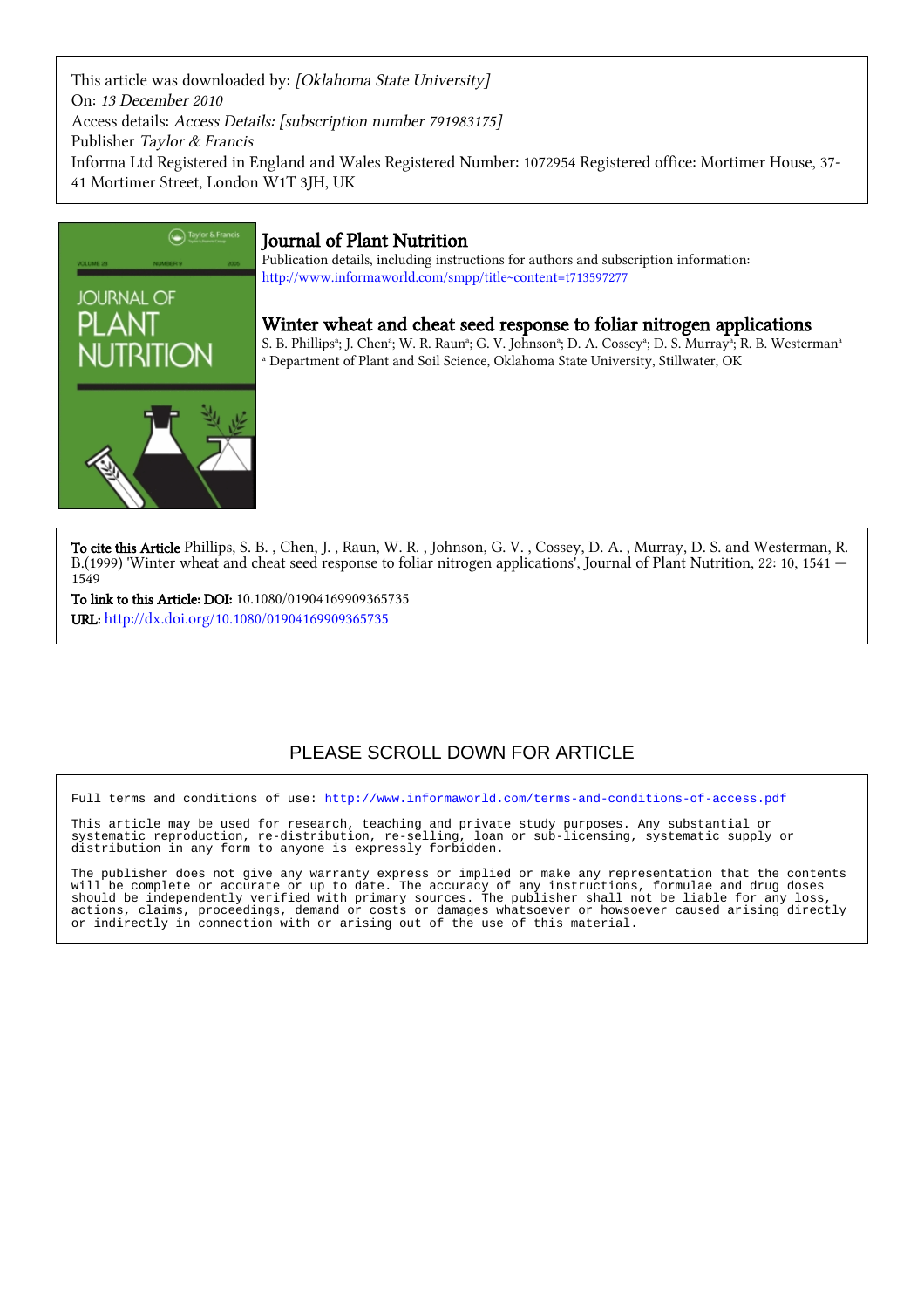# **Winter Wheat and Cheat Seed Response to Foliar Nitrogen Applications**

### S. B. Phillips, J. Chen, W. R. Raun, G. V. Johnson, D. A. Cossey, D. S. Murray, and R. B. Westerman

*Department of Plant and Soil Science, Oklahoma State University, 044 Agricultural Hall, Stillwater, OK 74078*

#### ABSTRACT

Growing winter wheat *(Triticum aestivum* L.) cultivars in a weed-free environment is necessary for optimum grain yield. Cheat *(Bromus secalinus* L.) is an important grass weed in winter wheat and can cause grain yield loss in excess of 40% in heavily infested fields. Two field experiments were conducted during the 1994-95 and 1995-96 crop years to evaluate the effect of foliar nitrogen (N) fertilizer on wheat grain yield and quality, and cheat seed reduction in winter wheat. Foliar fertilizer solutions were urea ammonium nitrate (UAN), ammonium hydroxide (NH<sub>4</sub>OH), and ammonium sulfate [(NH,)<sub>2</sub>SO<sub>1</sub>]. Wheat varieties were 'Tonkawa', 'Longhorn', and 'Jagger'. Foliar N was applied after winter wheat had completed flowering, but one to two wk prior to cheat flowering in an attempt to desiccate immature cheat heads. Wheat grain yield, grain protein, and cheat seed yield were determined after harvest. Wheat grain yield was not affected by foliar applied N following wheat flowering, while wheat grain protein increased 1 to 4%. Foliar N applications significantly reduced cheat seed production. Linear-plateau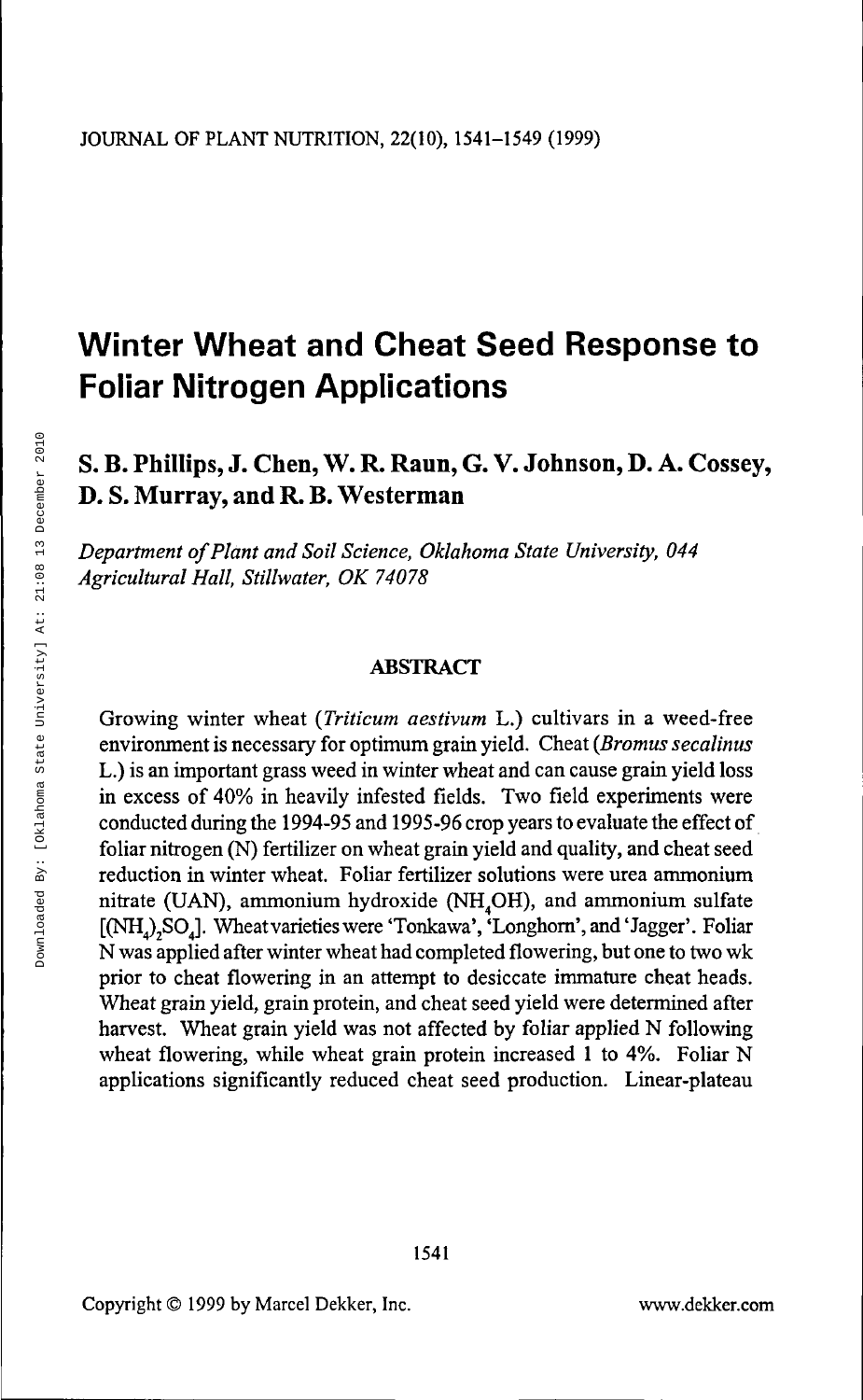models indicated that cheat seed reduction (percent germination \* cheat yield versus check) ranged from 41.7 to 70.3% when foliar N was applied at rates between 0.4 and 19.4 lb N acre<sup>-1</sup> prior to cheat flowering. Average cheat seed reduction over years, N source, and variety was 54.9% when N was foliar applied at an average rate of 6.7 lb N acre<sup>-1</sup>. This reduction in the cheat population could prove to be beneficial to subsequent winter wheat crops. Similar differences in flowering between weed and crop in other production systems may reveal additional windows of opportunity for applying foliar N fertilizers aimed specifically at weed control.

#### **INTRODUCTION**

Winter wheat *(Triticum aestivum* L.) is one of the most important crops in Oklahoma. Increasing the yield and grain protein of winter wheat depends on careful N management. Soil fertility research programs have successfully developed improved methods of N fertilizer application in winter wheat that affect both crop yield and N uptake efficiency. Numerous studies show that fertilizer N applications at flowering can increase grain protein (Pushman and Bingham, 1976; Strong, 1982, 1986; Morris and Palson, 1985; Smith et al., 1989, 1991), one of the most important characteristics in determining baking quality. Wuest and Cassman (1992) found that N fertilizer applied at anthesis had the greatest influence on postanthesis N uptake, and that grain protein content increased at rates between 15 and 69 lb N  $\arccos 1$ .

In addition to an adequate fertility program, growing winter wheat cultivars in a weed-free environment is necessary for optimum production. Cultural practices and herbicides are the most common methods of weed control in winter wheat production. However, much of the wheat produced in Oklahoma is continuous wheat produced for both forage and grain and this limits the possibilities for cultural weed control methods such as crop rotation and delayed planting.

Various researchers have evaluated fertilizer N applications as an alternative method of weed control. Sexsmith and Pittman (1963) found that early spring N fertilizer application increased wild oat *(Avenafatua* L.) seed germination. The use of nitrate fertilizer was recommended to induce germination of dormant wild oat seeds in fallow years to reduce the supply of available seed. Banks et al. (1976) demonstrated that evening primrose *(Oenothera laciniata* Hill) produced fewer seeds with increased fertilizer treatment. Nitrogen fertilizers, unlike some herbicides, leave no restrictive residues in the soil and can provide nutritional benefit to the crop.

Donnelly et al. (1977) demonstrated that foliar N fertilizer applied before physiological maturity of grain sorghum *{Sorghum bicolor* L.) accelerated grain drying and reduced grain yield. Foliar N fertilizer also significantly decreased grain moisture. Smith et al. (1991) reported that foliar N applied after wheat flowering had no negative effect on wheat grain yield.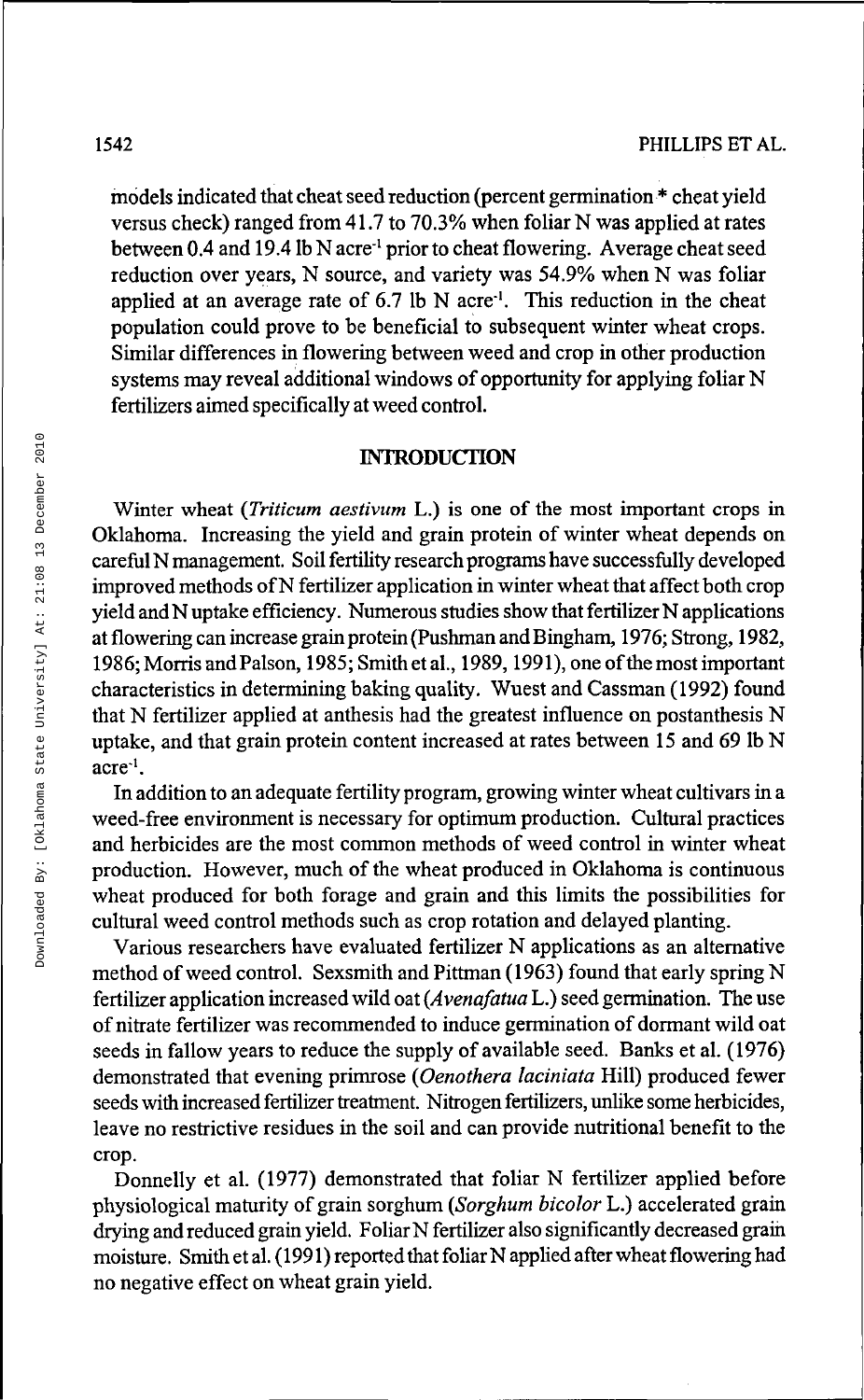Cheat *(Bromus secalinus* L.) is an extremely important grass weed species in winter wheat in Oklahoma that can result in wheat grain yield losses exceeding 40% (Ratliff and Peeper, 1987). Since wheat flowers one to two wk earlier than cheat, foliar N applied after wheat flowering and before cheat flowering should desiccate immature cheat heads and reduce cheat seed production without affecting wheat grain yield. Although the effects of N fertilizer on the growth and composition of winter wheat and several weed species have been studied, foliar fertilizer applications have not been evaluated for their effectiveness to simultaneously increase winter wheat grain protein and control weeds. Therefore, the objective of this research was to assess the effect of foliar N fertilizer on wheat grain yield and quality and the concomitant reduction in cheat seed in winter wheat.

#### MATERIALS **AND METHODS**

Two field experiments were conducted during the 1994-95 and 1995-96 (one each year) crop years at Stillwater, OK, on a Norge loam (fine mixed, thermic Udertic Paleustoll). Initial surface soil samples (O to 6 in) indicated that phosphorus (P), potassium (K), and pH were adequate (83 lb acre<sup>-1</sup>, 342 lb acre<sup>-1</sup>, and 5.4, respectively) for winter wheat production. Initial levels of  $NH<sub>4</sub>-N$  and  $NO<sub>3</sub>-N$  in the soil surface (0 to 6 in) were determined to be 16 and 13 lb N acre<sup>1</sup>, respectively. The experimental design employed each year was a randomized complete block with two replications. Main plots were 8.5 by 100 ft, divided into 8.5 by 10-ft subplots. In the fall of 1994, the entire experimental area was fertilized with 90 lb  $\overrightarrow{N}$  acre<sup>-1</sup> as diammonium phosphate (18-46-0), broadcast and incorporated preplant. Cheat seed was  $\frac{1}{2}$  broadcast to the entire area at a seeding rate of 45 lb acre<sup>1</sup>. Two winter wheat varieties 'Tonkawa' (early maturity) and 'Longhorn' (late maturity) and one foliar N application [urea ammonium nitrate (UAN)] were used in a complete factorial arrangement of treatments. Wheat seed was sown in the fall using a 'John Deere  $450'$  grain drill at a seeding rate of 80 lb acre<sup>1</sup>, while foliar N applications were made in the spring using a logarithmic sprayer equipped with 6 nozzles set on 1.7-ft centers. The sprayer boom was offset to prevent the plots from receiving any traffic during application, thus simulating an aerial application. By constantly diluting the liquid fertilizer in a fixed volume canister while traveling at a speed of 3.1 mi hr', rates were reduced by half every 10 ft, thus delivering an N rate to each  $5.1$  HH  $\text{m}$ , these were reduced by half overy 10 H, thus defivering an in fact to each<br>mm subplot that ranged from 0.3 to 128.2 lb N acre<sup>1</sup> For all foliar applications, the spreader 'X-77', manufactured by ORTHO, St. Paul, MN, was applied at a rate of 0. ppicauci A-77, manufactured by OK111O, Ot.1 aut, 1913, was applied at a face of 0.<br>1.3 oz. gal<sup>-1</sup> of solution. Foliar N application date for each wheat variety was determined by collecting 20 random wheat heads from each variety and 20 random cheat heads and examining them under a microscope to assess complete wheat flowering, but incomplete cheat flowering (Table 1). Each subplot was harvested using a Massey-Ferguson 8XP plot combine with the blower and sieve set to collect all the cheat seed and other fine materials. The harvested samples were cleaned with a small seed cleaner to separate cheat seed, wheat seed, and other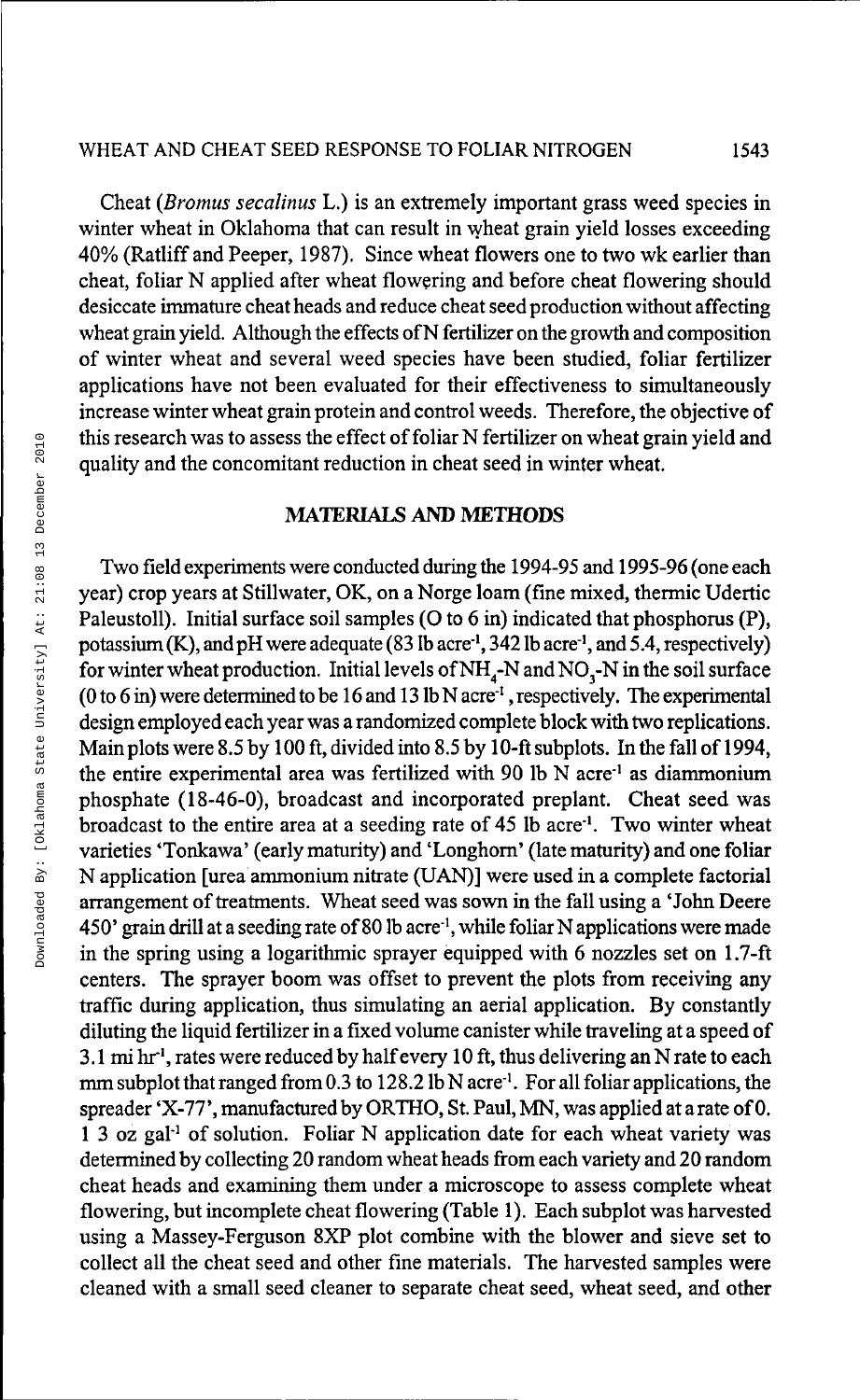| N rate range<br>$-$ lb acre <sup>-1</sup> $-$ | Treatment <sup>*</sup> | Winter wheat<br>variety | Foliar N application<br>date |
|-----------------------------------------------|------------------------|-------------------------|------------------------------|
| $0.3 - 128.2$                                 | Urea Ammonium Nitrate  | Tonkawa                 | 5/11/95                      |
| $0.3 - 128.2$                                 | Urea Ammonium Nitrate  | Longhorn                | 5/16/95                      |
| $0.2 - 97.7$                                  | Urea Ammonium Nitrate  | Tonkawa                 | 5/09/96                      |
| $0.1 - 56.8$                                  | Ammonium Hydroxide     | Tonkawa                 | 5/09/96                      |
| $0.1 - 71.7$                                  | Ammonium Sulfate       | Tonkawa                 | 5/09/96                      |
| $0.2 - 97.7$                                  | Urea Ammonium Nitrate  | Jagger                  | 5/09/96                      |
| $0.1 - 56.8$                                  | Ammonium Hydroxide     | Jagger                  | 5/09/96                      |
| $0.1 - 71.7$                                  | Ammonium Sulfate       | Jagger                  | 5/09/96                      |

TABLE 1. Treatment structure and field activities, Stillwater, OK, 1995 and 1996.

<sup>a</sup>Log sprayer used to apply solutions whereby N rates were cut in half every 10 ft. Plots harvested every 10 and 5 ft in 1995 and 1996, respectively.

material. Wheat grain yield and cheat seed yield were determined after cleaning. Total N analyses of wheat grain samples were accomplished using dry combustion (Schepers etal., 1989). Grain protein content was calculated by multiplying percent N in the grain by 5.7 (Martin del Molino, 1991). Cheat seed reduction was calculated as the following:

#### Cheat seed reduction (%)=1 -CG (%) \* CY/B

where CG is the percentage of cheat germination, CY is the yield of cheat seed, B is the product of the highest percentage cheat germination and the yield of cheat seed where no foliar N was applied. Cheat seed germination was determined as per the work of Copeland (1978). One hundred seeds from each treatment were placed in wet paper and refrigerated at 39°F for 5 days, then placed in a germination chamber (77°F). A germination count was performed after 7 days. Wheat grain yield, wheat grain protein, and cheat seed reduction were evaluated using the NLIN procedure (SAS, 1988).

In the 1995-96 crop year, changes were made to the treatment structure. The late-maturing winter wheat variety 'Longhorn' was replaced with another earlymaturing variety 'Jagger'. Two foliar N applications (ammonium hydroxide (NH<sub>4</sub>OH), and ammonium sulfate  $[(NH<sub>4</sub>), SO<sub>4</sub>]$  were added to the treatment structure. The seeding rate for winter wheat was reduced to 70 lb acre<sup>1</sup> while the seeding rate for cheat remained at 45 lb acre<sup>-1</sup>. There were no preplant fertilizer treatments applied in the fall of 1995. Spring-applied foliar N rates of UAN were adjusted to 0.2 to 97.7 lb N acre<sup>1</sup>, while NH<sub>4</sub>OH, and (NH), SO<sub>4</sub> were applied at rates of 0.1 to 56.8, and 0.1 to 71.7 lb N acre<sup>-1</sup>, respectively. In the 1995-96 crop year, subplots were harvested every 5 ft.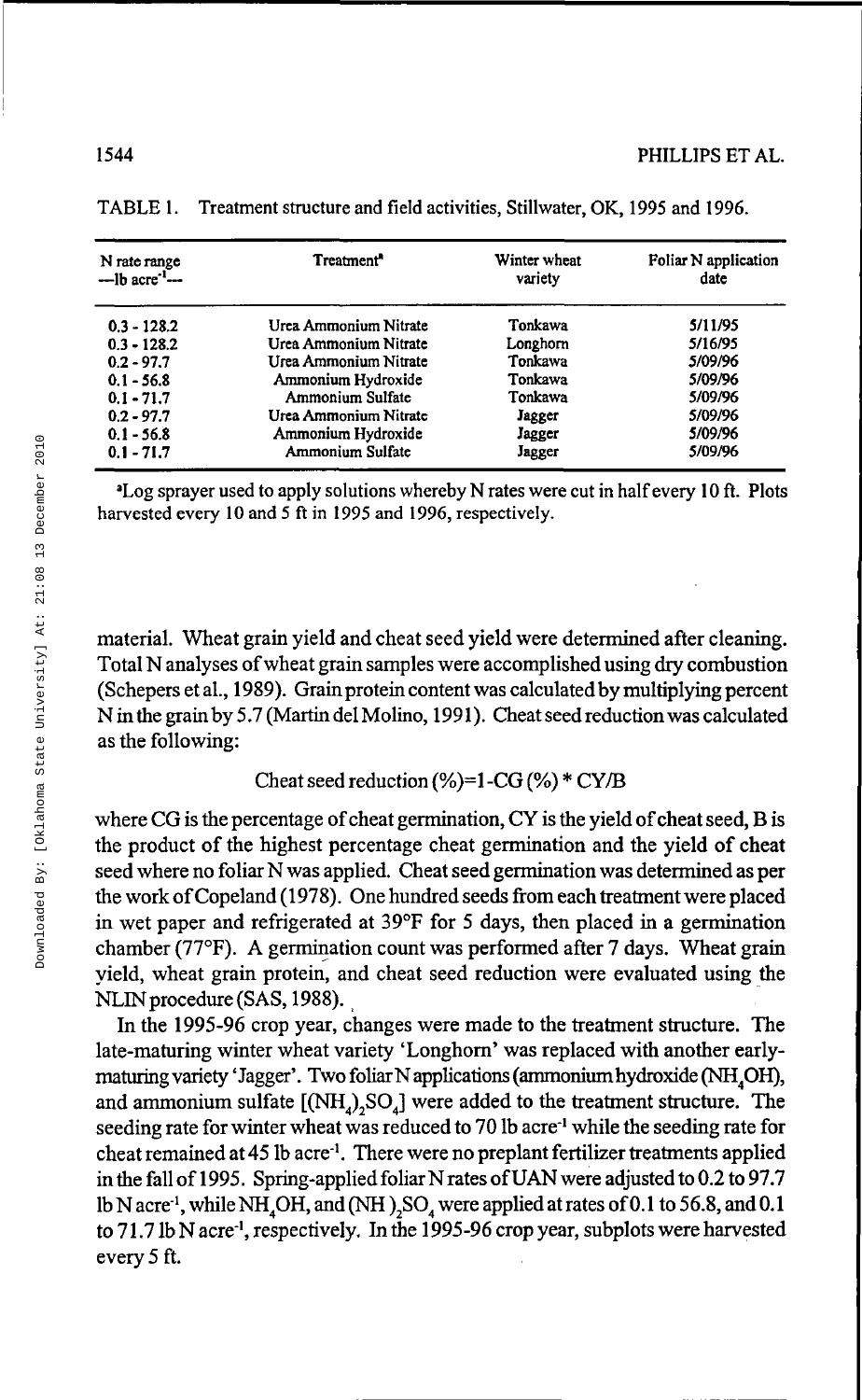

FIGURE 1. Wheat grain protein and cheat seed reduction response to foliar UAN application, 1995.

#### **RESULTS AND DISCUSSION**

Foliar applied N had no effect on wheat grain yields. Previous studies also have reported no grain yield response to foliar applied N at or near anthesis (Smith et al., 1991; Strong, 1982). However, foliar appliedN did affect wheat grain protein content.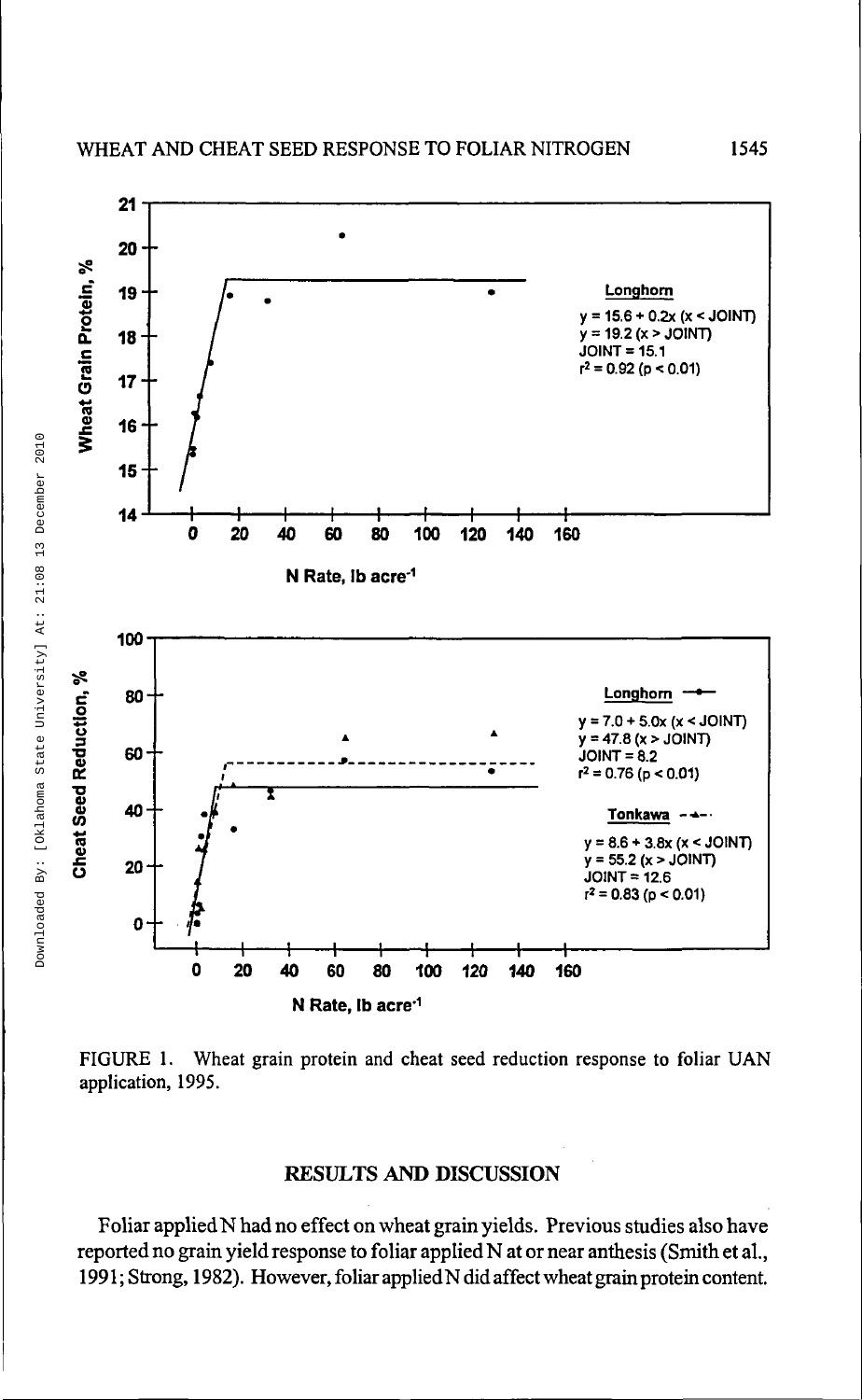

FIGURE *2.* Wheat grain protein response to foliar N application, 1996.

Initial protein contents ranging from 15 to 17% were significantly increased to 18 to 20% when N was foliar applied at rates ranging from 6.2 to 22.9 lb N acre'<sup>1</sup> (Figures 1 and 2). These results agreed with Pushman and Bingham (1976), Strong (1982, 1986), Morris and Palson (1985); Smith et al. (1989,1991) who found that grain protein significantly increased when foliar N applications were made close to wheat flowering. Source of applied N had no effect on increased protein content. The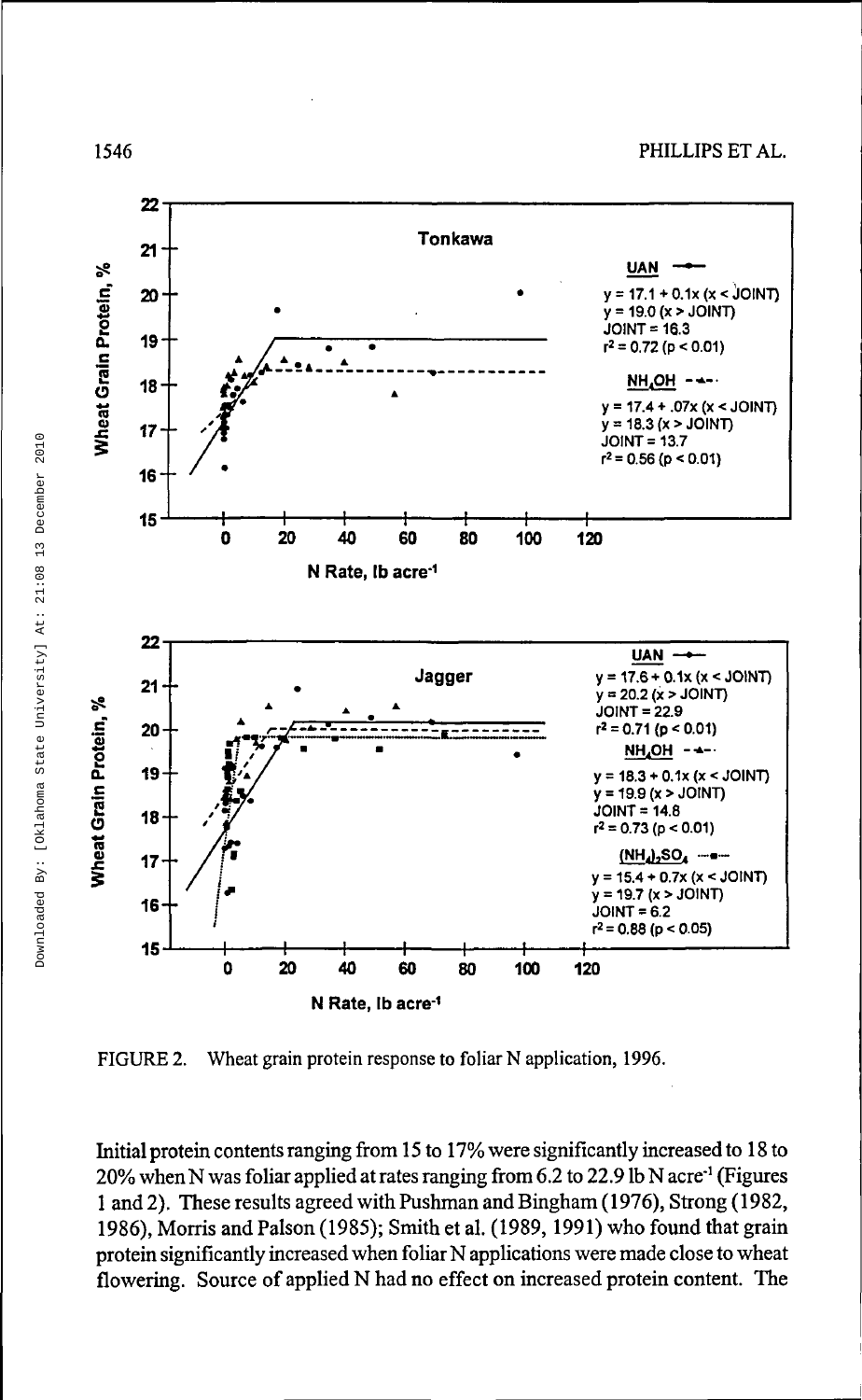

FIGURE 3. Cheat seed reduction response to foliar N application, 1996.

protein contents of all varieties (excluding 'Tonkawa' in 1995) increased as a result of foliar applied N, however, the average maximum protein content of 'Jagger' was greater than 'Tonkawa' or 'Longhorn' (Figures 1 and 2).

Significant cheat seed reduction was achieved when N was foliar applied after wheat flowering. Three days after foliar N solutions were applied, dissected cheat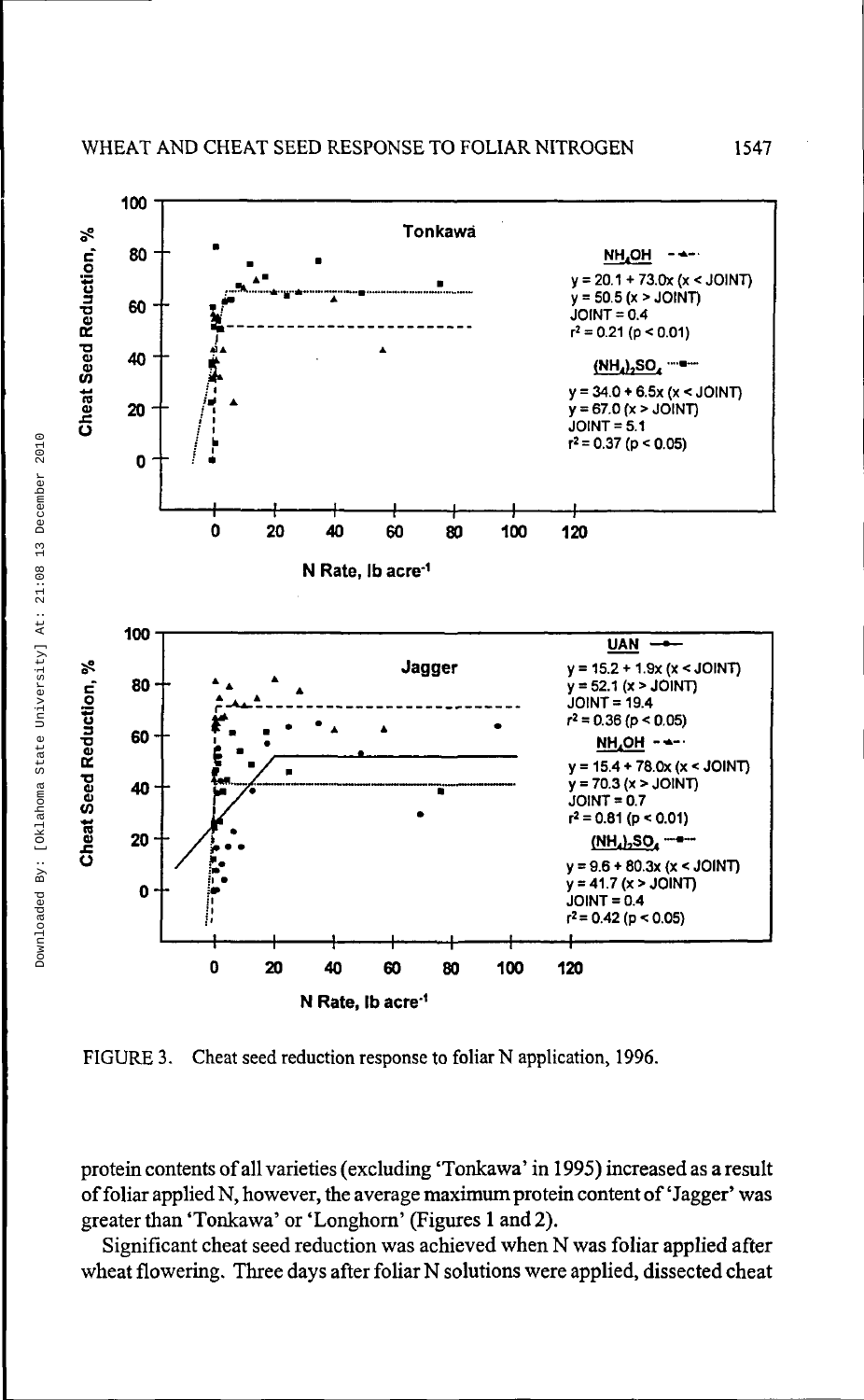heads revealed substantial desiccation of stamens and stigma branches. Desiccation hastened cheat physiological maturity, which reduced harvestable cheat seed, thus confirming our hypotheses that foliar applied N fertilizer I to 2 wk before cheat flowering could desiccate immature cheat heads and reduce seed set. Cheat seed reduction ranged from 41.7 to 70.3% when foliar N was applied at rates between 0.4 and 19.4 lb N acre<sup>-1</sup> prior to cheat flowering (Figures 1 and 3). When averaged over years, N source, and variety, cheat seed reduction was 54.9% when N was foliar applied at an average rate of 6.7 lb N acre<sup>1</sup>. Critical N rates were highest when UAN was the foliar applied N source, as indicated by the joint values in Figures 1 and 3. Application of low rates of foliar N fertilizer  $\left( \leq 20 \right)$  lb N acre<sup>-1</sup>). prior to cheat flowering, generally increased wheat grain protein and increased cheat seed reduction. The response of wheat and cheat to foliar applied N indicates that foliar application of N fertilizer can be used to effectively increase winter wheat protein, while simultaneously reducing viable cheat seed. This decrease in cheat seed yield should be beneficial to subsequent winter wheat crops. Similar differences in flowering between weed and crop in other production systems may reveal additional windows of opportunity for applying foliar N fertilizers aimed specifically at weed control.

#### **REFERENCES**

- Banks, P.A., P.W. Santelmann, and B.B. Tucker. 1976. Influence of long-term soil fertility treatments on weed species in winter wheat. Agron. J. 68:825-827.
- Copeland, L.O. 1978. Rules for test seeds. J. Seed Tech. 3:39.
- Donnelly, K.J., R.L. Vanderlip, and L.S. Murphy. 1977. Desiccation of grain sorghum by foliar application of nitrogen solutions. Agron. J. 69:33-36.
- Martin del Molino, I.M. 1991. Relationship between wheat grain protein yield and grain yield, plant growth, and nutrition at anthesis. J. Plant Nutri. 14:1297-1306.
- Morris, C.F. and G.M. Palson. 1985. Development of hard winter wheat after anthesis as affected by nitrogen nutrition. Crop Sci. 25:1007-1010.
- Pushman, F.M. and J. Bingham. 1976. The effects of granular nitrogen fertilizer and a foliar spray of urea on the yield and bread-making quality of ten winter wheats. J. Agric. Sci. (Cambridge) 87:281-292.
- Ratliff, L.R. and T.F. Peeper. 1987. Bromus control in winter wheat *(Triticum aestivum)* with the ethylthio analog of metribuzin. Weed Technol. 1:235-241.
- SAS. 1988. SAS/STAT Procedures, Release 6.03 ed. Statistical Analysis System Institute, Cary, NC.